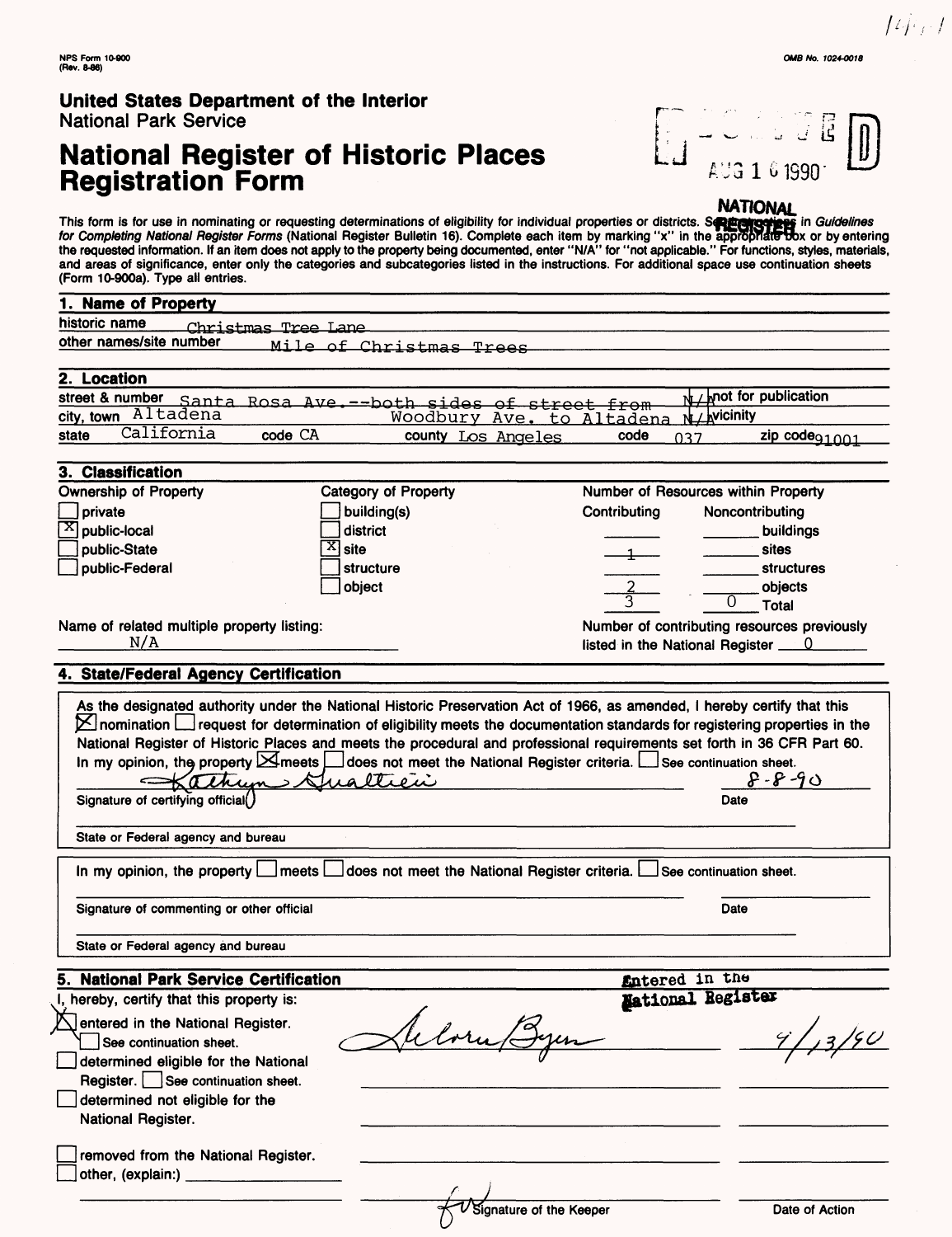| <b>6. Function or Use</b>                                                   |                                                                                                                                                                                                                               |
|-----------------------------------------------------------------------------|-------------------------------------------------------------------------------------------------------------------------------------------------------------------------------------------------------------------------------|
| Historic Functions (enter categories from instructions)                     | Current Functions (enter categories from instructions)                                                                                                                                                                        |
| Landscape/natural_feature__________________                                 | Landscape/natural feature                                                                                                                                                                                                     |
| Recreation/outdoor recreation                                               | Recreation/outdoor recreation                                                                                                                                                                                                 |
|                                                                             |                                                                                                                                                                                                                               |
| 7. Description                                                              |                                                                                                                                                                                                                               |
| <b>Architectural Classification</b><br>(enter categories from instructions) | Materials (enter categories from instructions)                                                                                                                                                                                |
|                                                                             |                                                                                                                                                                                                                               |
| N/A                                                                         | walls and the contract of the contract of the contract of the contract of the contract of the contract of the contract of the contract of the contract of the contract of the contract of the contract of the contract of the |
|                                                                             |                                                                                                                                                                                                                               |
|                                                                             | other and the contract of the contract of the contract of the contract of the contract of the contract of the                                                                                                                 |

#### **Describe present and historic physical appearance.**

Christinas Tree Lane is a six block long hilly street in Altadena that is lined on both sides with 135 Deodar Cedar trees and stone lined gutters. The lane has maintained its integrity overtime with the gradual replacement of trees lost to disease and age. The Lane, Santa Rosa Avenue between Woodbury Road and Altadena Drive (earlier called Piedmont Dr. and then Foothill Blvd.), is part of a mesa that lies at the base of the San Gabriel Mountains.

The generic name of the trees is Cedrus deodara. They are a member of the Pinaceae family originating in the Himalaya region of India. The trees are planted approximately 50 feet apart. The 108 mature trees are about 80 feet tall with a spread of approximately 40 feet. Their trunks measure up to 15 feet in circumference, with some of the multi-trunk specimens measuring over 25 feet in circumference just above the ground. Of the probable 160 trees originally planted, about 27 have been replaced over the years because of age or disease. Most of these replacements are less than 25 years old. Another approximately 25 trees have never been replaced.

Santa Rosa Avenue is a residential street that runs north and south across the foothills of the San Gabriel Mountains just north of Pasadena. Woodbury Road is the southern boundary of Altadena where it joins Pasadena. On the northeast corner of Woodbury and Santa Rosa Avenues is a small park with a monument that states the following: "This Park is given to the public by the property owners on Santa Rosa Avenue in grateful appreciation of the planting of these Cedrus Deodara Trees in 1885 by Frederick J. and John P. Woodbury, 1928." The monument was given by the Woman's Circle of Altadena. The obelisk next to the monument was probably placed there at the time the park and monument were dedicated in 1928. Another obelisk was located across the street and formed an entrance to the Lane at one time. However, the road was widened and the obelisk removed. Residences line both sides of Santa Rosa Avenue. They date from about 1908 through the 1950s. The Altadena Library, built in 1967, is located at the southwest corner of Santa Rosa Avenue and Mariposa Street.

The trees, planted in 1885 by the Woodbury brothers, were laid out on poppy and chaparral clad hillside land to create an impressive drive between John Woodbury's house on the north and Frederick Woodbury's house on the south. John Woodbury's house was never built but it is said that a small lookout platform once existed on the site. Frederick Woodbury had planted shrubbery and ornamental trees to enhance the beauty of the hillside setting. His house is located about two blocks west of Santa Rosa Avenue and one block north of Mariposa Street. The ranch lands

 $\overline{X}$  See continuation sheet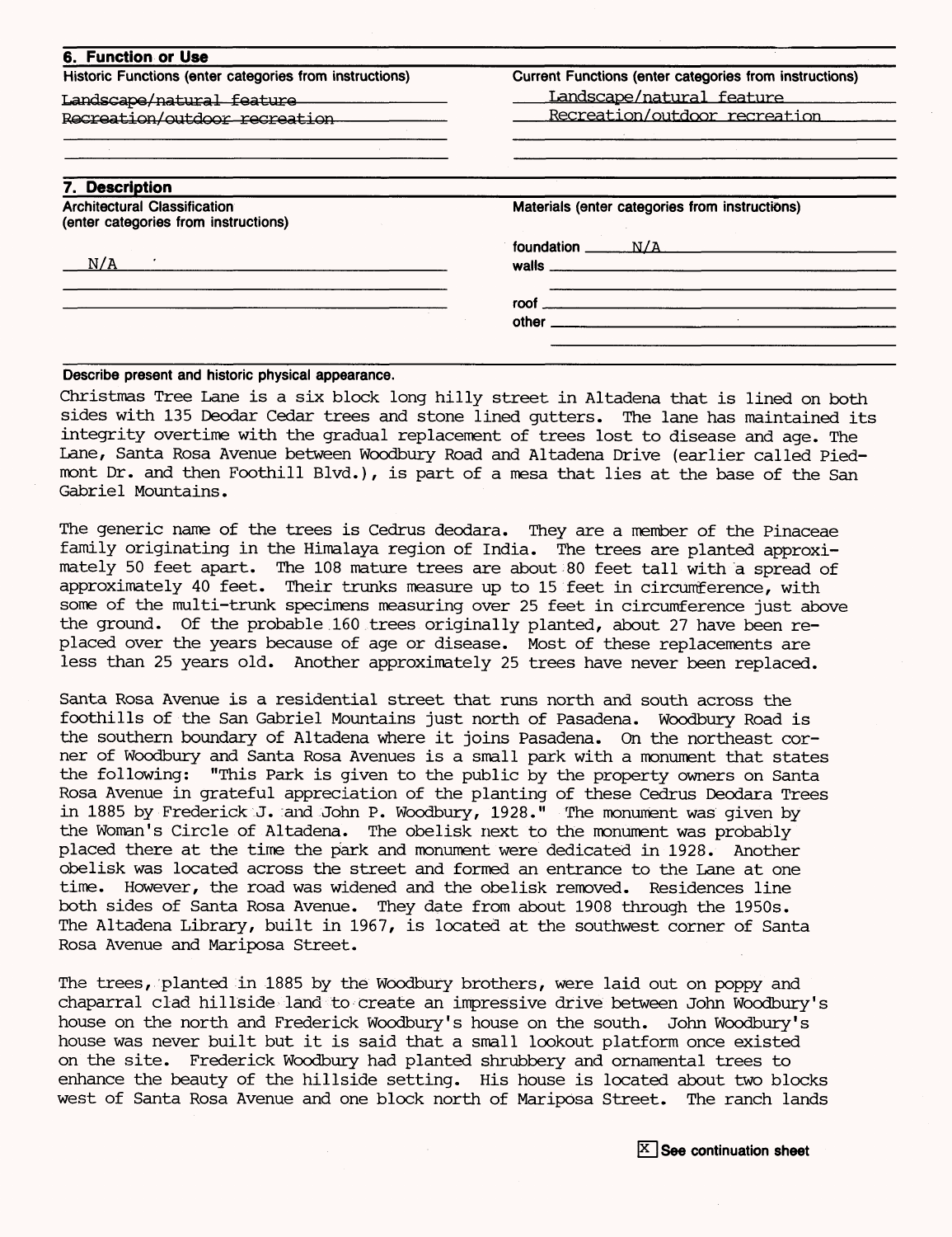| 8. Statement of Significance                                                                                        |                                                               |                                 |
|---------------------------------------------------------------------------------------------------------------------|---------------------------------------------------------------|---------------------------------|
| Certifying official has considered the significance of this property in relation to other properties:<br>nationally | $\boxed{\text{X}}$ locally<br>statewide<br>the samples of the |                                 |
| $ X $ A<br>Applicable National Register Criteria<br>B                                                               | 1D                                                            |                                 |
| <b>Criteria Considerations (Exceptions)</b><br>в<br>С<br>А                                                          | ١G<br>Е<br>F<br>D                                             |                                 |
| Areas of Significance (enter categories from instructions)<br>Social history<br>Settlement                          | Period of Significance<br>$1920 - 1940$<br>1885               | <b>Significant Dates</b><br>N/A |
|                                                                                                                     | <b>Cultural Affiliation</b><br>N/A                            |                                 |
| <b>Significant Person</b><br>N/A                                                                                    | Architect/Builder<br>N/A                                      |                                 |

**State significance of property, and justify criteria, criteria considerations, and areas and periods of significance noted above.**

Christmas Tree Lane is significant as the most prominently recognized landscape feature in Altadena. The six block double row of one hundred year old Deodar Cedar trees have been an important part of the history of the community since first being planted in 1885 by Altadena's founders, Frederick J. and John P. Woodbury, as part of their ranch. The trees have attained significance because of their association with an important community event. A Christmas Tree lighting ceremony was started in 1920 as a community project and has become a major event for Altadena and the surrounding San Gabriel Valley region attracting hundreds of thousands of people from throughout Southern California and beyond for over sixty years.

The trees were started as seedlings in 1883 by Frederick J. Woodbury. Captain Woodbury, as he was commonly called, and his brother John were natives of Marshalltown, Iowa and had purchased approximately 937 acres of Rancho San Pasqual in 1882. Captain Woodbury, a Civil War veteran, built a house for his family on Madison Avenue, just two blocks east of Santa Rosa Avenue. His brother John and his family came to California in 1885, and John supervised the planting of the trees that led up the avenue to the plot of land on which he planned to build his family house. John's earlier travels to Italy, where he first saw the Deodar Cedar tree, inspired him to write the U.S. Department of Agriculture to see if the trees could grow in California. Receiving an affirmative answer, he ordered the seeds and they were planted in frames in 1883. In 1885 Thomas Hoag, ranch foreman, together with Chinese laborers, planted the seedlings and built the stone gutters.

Taking advantage of the railroad boom of 1887 sweeping Southern California, the Woodbury brothers, together with surrounding landowners, formed the Pasadena Improvement Company for the purpose of subdividing their property. They chose the name Altadena after receiving permission from Byron 0. Clark, whose nearby business was called the Altadena Nursery because of its higher location above Pasadena.

The town of Altadena, conceived as an affluent community by John Woodbury, was subdivided in 1887, and several large estates were built by wealthy individuals. Among the most prominent were Andrew McNally and Colonel George G. Green who built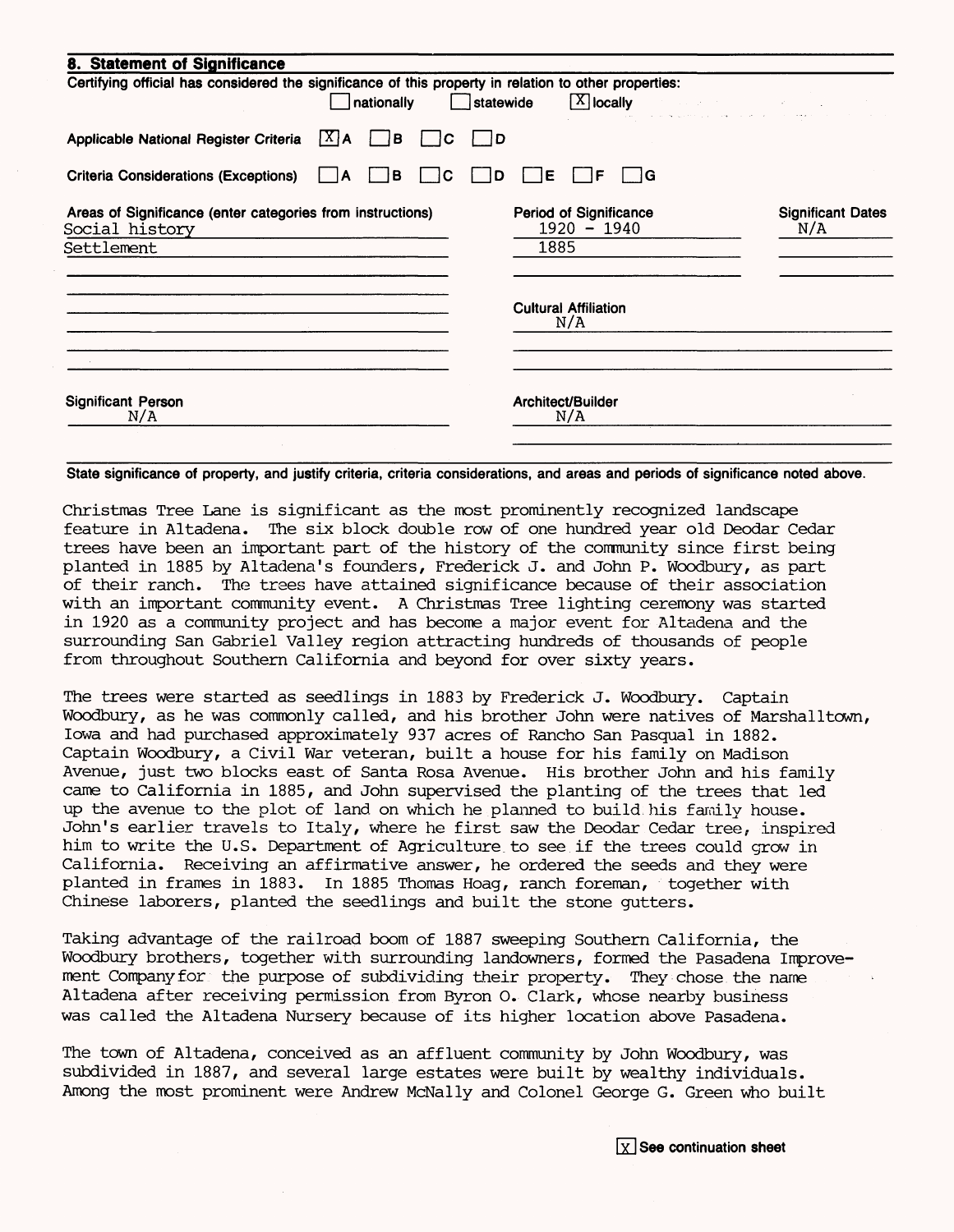#### **9. Major Bibliographical References**

| California Arts and Architecture, December, 1929<br>Grenier, Judson A. A Guide to Historic Places in Los Angeles County. Kendall-Hunt, 1978.<br>Hassler, Dorothy K. Altadena Yesterday and Today. Altadenan Publishing Co., 1969.<br>Ives, Sarah Noble. Altadena. Star-News Publishing Co., 1938.<br>Pasadena Star News. 12/3/20; 12/24/20; 12/27/20; 11/20/74; 1/13/67; 12/8/68.<br>Peterson, Robert H. Altadena's Golden Years. Self-published, 1976.<br>Sunset Magazine, "Altadena's Mile of Christmas Trees," December, 1959.<br>The Independent, 2/2/67; 12/10/67.<br>The Altadenan, 12/8/66; 2/22/68; 12/18/69; 11/27/75.<br>The Altadenana/Pasadenan, 12/2/70.<br>Time, "Christmas Celebrations," 12/20/60. |                                                                                                               |  |
|--------------------------------------------------------------------------------------------------------------------------------------------------------------------------------------------------------------------------------------------------------------------------------------------------------------------------------------------------------------------------------------------------------------------------------------------------------------------------------------------------------------------------------------------------------------------------------------------------------------------------------------------------------------------------------------------------------------------|---------------------------------------------------------------------------------------------------------------|--|
|                                                                                                                                                                                                                                                                                                                                                                                                                                                                                                                                                                                                                                                                                                                    |                                                                                                               |  |
|                                                                                                                                                                                                                                                                                                                                                                                                                                                                                                                                                                                                                                                                                                                    | See continuation sheet                                                                                        |  |
| Previous documentation on file (NPS):<br>preliminary determination of individual listing (36 CFR 67)                                                                                                                                                                                                                                                                                                                                                                                                                                                                                                                                                                                                               | Primary location of additional data:                                                                          |  |
| has been requested                                                                                                                                                                                                                                                                                                                                                                                                                                                                                                                                                                                                                                                                                                 | State historic preservation office                                                                            |  |
| previously listed in the National Register                                                                                                                                                                                                                                                                                                                                                                                                                                                                                                                                                                                                                                                                         | Other State agency                                                                                            |  |
| previously determined eligible by the National Register                                                                                                                                                                                                                                                                                                                                                                                                                                                                                                                                                                                                                                                            | Federal agency                                                                                                |  |
| designated a National Historic Landmark                                                                                                                                                                                                                                                                                                                                                                                                                                                                                                                                                                                                                                                                            | Local government                                                                                              |  |
| recorded by Historic American Buildings                                                                                                                                                                                                                                                                                                                                                                                                                                                                                                                                                                                                                                                                            | <b>University</b>                                                                                             |  |
| Survey #                                                                                                                                                                                                                                                                                                                                                                                                                                                                                                                                                                                                                                                                                                           | $\overline{X}$ Other                                                                                          |  |
| recorded by Historic American Engineering                                                                                                                                                                                                                                                                                                                                                                                                                                                                                                                                                                                                                                                                          | Specify repository:                                                                                           |  |
| Record #                                                                                                                                                                                                                                                                                                                                                                                                                                                                                                                                                                                                                                                                                                           | Altadena Heritage, P.O. Box 218,                                                                              |  |
|                                                                                                                                                                                                                                                                                                                                                                                                                                                                                                                                                                                                                                                                                                                    | Altadena, CA 91001                                                                                            |  |
| 10. Geographicai Data                                                                                                                                                                                                                                                                                                                                                                                                                                                                                                                                                                                                                                                                                              |                                                                                                               |  |
| Acreage of property Approximately 9.6 acres                                                                                                                                                                                                                                                                                                                                                                                                                                                                                                                                                                                                                                                                        |                                                                                                               |  |
| <b>UTM References</b><br>$[3 9,5 0,2,0]$ $[337 8,2 6,0,0]$<br>A $\lfloor \frac{1}{2} \rfloor$<br>Easting<br>Northing<br>Zone<br>C[1,1] [3]9,5[5,0,0] [3,7]8,3[7,2,0]<br>D                                                                                                                                                                                                                                                                                                                                                                                                                                                                                                                                          | 3 9,5 2,4,0 <br> 3, 7 8, 3 1, 4, 0 <br>B 1,1 <br><b>Northing</b><br>Easting<br>Zone<br>See continuation sheet |  |
| <b>Verbal Boundary Description</b>                                                                                                                                                                                                                                                                                                                                                                                                                                                                                                                                                                                                                                                                                 |                                                                                                               |  |
| The nominated property includes the public right of way and County easements on<br>Santa Rosa Avenue from Woodbury Rd. to Altadena Drive as marked by dotted lines<br>on the enclosed map entitled "Christmas Tree Lane -- Project Boundaries."                                                                                                                                                                                                                                                                                                                                                                                                                                                                    |                                                                                                               |  |
|                                                                                                                                                                                                                                                                                                                                                                                                                                                                                                                                                                                                                                                                                                                    | See continuation sheet                                                                                        |  |
| <b>Boundary Justification</b>                                                                                                                                                                                                                                                                                                                                                                                                                                                                                                                                                                                                                                                                                      |                                                                                                               |  |
|                                                                                                                                                                                                                                                                                                                                                                                                                                                                                                                                                                                                                                                                                                                    |                                                                                                               |  |
| The boundaries include the public right of way and easements owned by the County<br>of Los Angeles where the trees and stone gutters are located.                                                                                                                                                                                                                                                                                                                                                                                                                                                                                                                                                                  |                                                                                                               |  |
|                                                                                                                                                                                                                                                                                                                                                                                                                                                                                                                                                                                                                                                                                                                    | See continuation sheet                                                                                        |  |
| 11. Form Prepared By                                                                                                                                                                                                                                                                                                                                                                                                                                                                                                                                                                                                                                                                                               |                                                                                                               |  |
| name/title ____ Judy Triem/Historical Consultant                                                                                                                                                                                                                                                                                                                                                                                                                                                                                                                                                                                                                                                                   |                                                                                                               |  |
| organization Altadena Heritage                                                                                                                                                                                                                                                                                                                                                                                                                                                                                                                                                                                                                                                                                     | date January 30, 1989 (rev. 6/18/90)                                                                          |  |
| street & number 627 E. Pleasant Street                                                                                                                                                                                                                                                                                                                                                                                                                                                                                                                                                                                                                                                                             | telephone (805) 525-1909                                                                                      |  |
| city or town <u>Santa Paula</u>                                                                                                                                                                                                                                                                                                                                                                                                                                                                                                                                                                                                                                                                                    | zip code $93060$<br>state CA                                                                                  |  |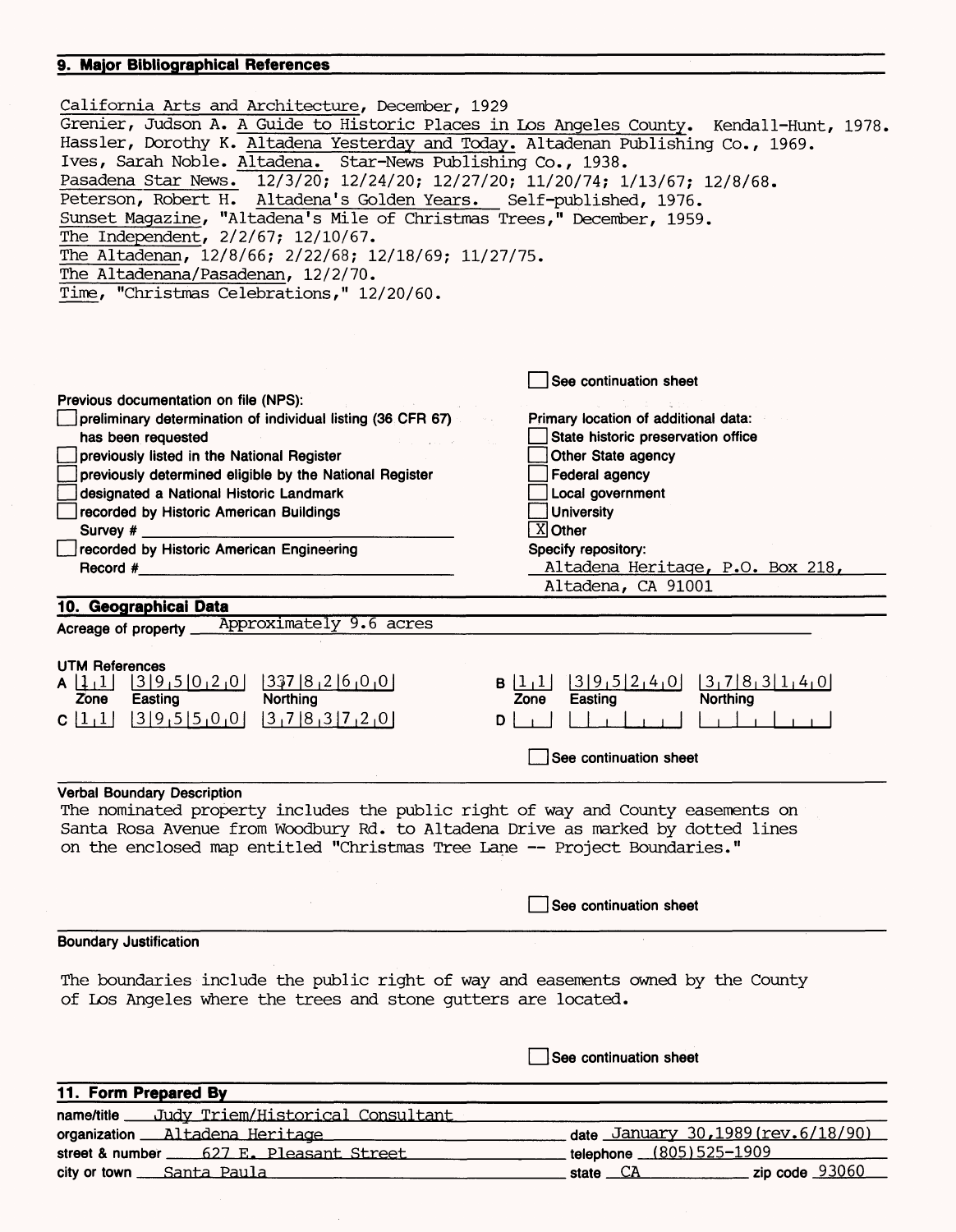### **National Register of Historic Places Continuation Sheet**

Section number 7 Page 2

were planted to citrus and vineyards. Stones were collected from the nearby Arroyo Seco and used to create gutters next to the trees to handle the drainage during the rainy season.

The original avenue was a dirt road. Only a few houses were located on the lane after it was subdivided and the town of Altadena created in 1887 by the Woodburys. The majority of houses on the lane today were built after 1930. It is uncertain when the road was paved, but it was probably done by 1920 when Christmas Tree Lane was first established as a tree lighting event and cars traveled by to view the lights. Driveways and pathway approaches to houses on the street are cantilevered over the stone gutters. Run-off rainwater is carried beneath intersecting streets by metal culverts connecting the gutters.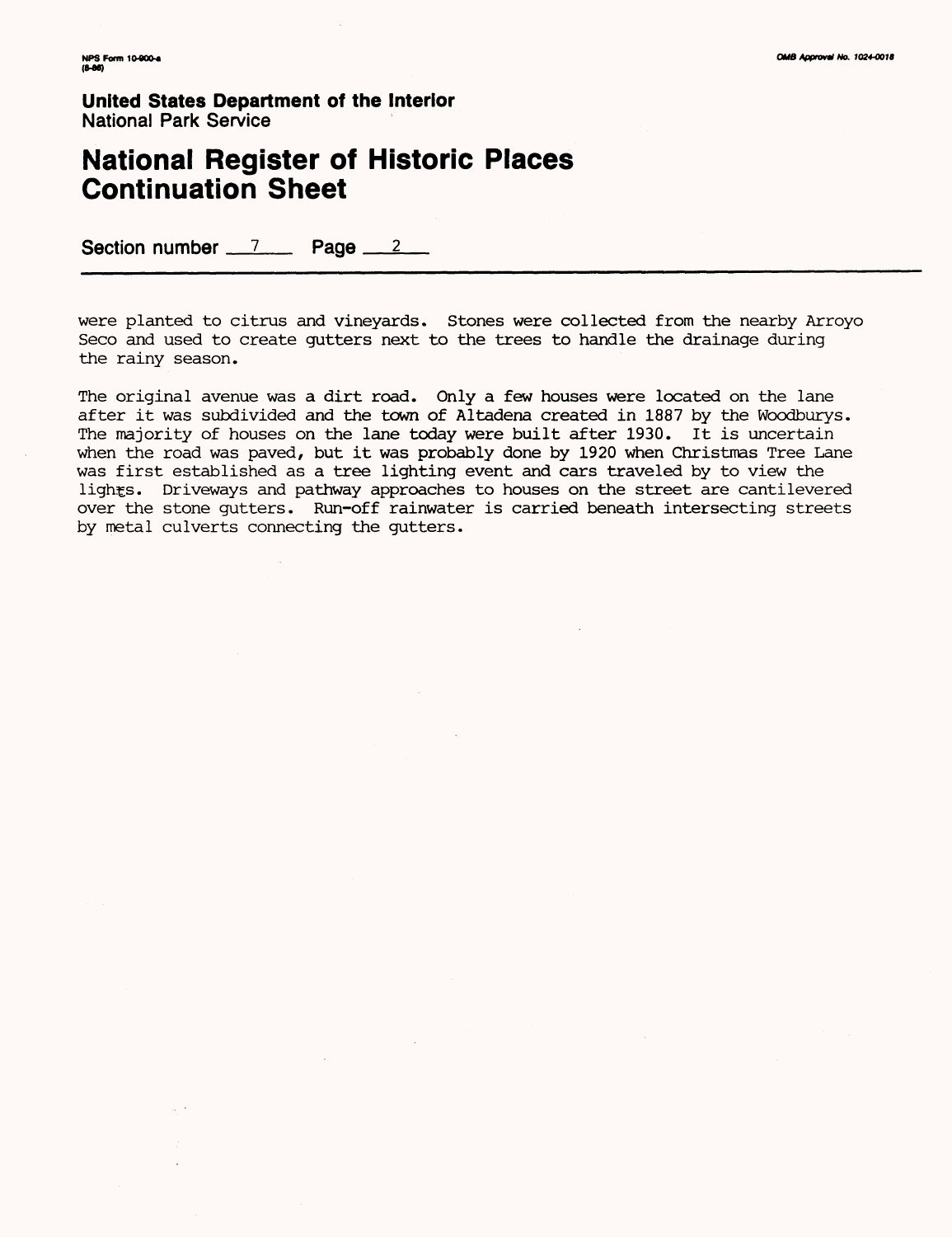#### **National Register of Historic Places Continuation Sheet**

Section number  $8 \text{ Paqe} 2$ 

palatial residences on Santa Rosa Avenue and Mariposa Street. Mariposa Street became known as "Millionaire's Row." The McNally house still exists although the spacious grounds around it were subdivided. After the boom collapsed in 1888, John Woodbury returned to the east with his family. Frederick Woodbury moved to Pasadena in 1894. The trees remain as the visual reminder of Altadena's early development and a significant landscape feature in the Altadena community. As the city continued to grow after the Woodburys' departure, the residents who built their houses along Santa Rosa Avenue cared for the trees.

The trees are also significant as probably the oldest Southern California lighting spectacle. In 1920 the trees were lit during the Christmas holidays for the first time, and the street became known as Christmas Tree Lane. The idea was initiated by Altadenan Fred Nash, a member of the Kiwanis Club and a Pasadena merchant. The first tree lighting ceremony, sponsored by the Kiwanis Club, was held every evening from Christmas Eve to New Year's Eve. The first lighting ceremony included a program that featured a performance by the Pasadena Concert Band and a community sing. Gifts were collected for the needy and distributed. Subsequent programs included a parade as well. After the ceremony, people walked down Santa Rosa Avenue to observe the colored lights. After the initial walk, automobiles by the thousands and tour buses would traverse the Lane. During 196? an estimated 150,000 people viewed the lights.

°,ince 192Q the trees have attracted hundreds of thousands of visitors from throughout California as well as other states, many who had come to watch Pasadena's Annual Tournament of Roses on New Year's Day. The only dark years were during World War II, the financial transition period in 1958, and the energy crises in 1974.

From 1920 to 1958, the Altadena and Pasadena Kiwanis Clubs, the City of Pasadena and the Power and Light Department paid the cost of lighting the trees. In 1958 the Christmas Tree Lane Association was formed to undertake the financial responsibilities of lighting the lane. The Woman's Auxiliary raises money through carnivals, and donations are collected from local organizations and private donors. The community and the Electrical Union donated manpower to string the some 10,000 lights.

The tree lighting event has played a major role in fostering community involvement throughout the Altadena/Pasadena area. Each year hundreds of volunteers including individuals, organizations and businesses have contributed thousands of hours to make the event a success. Local church choirs, bands and youth groups have participated every year in the opening ceremony and parade.

The significance and popularity of this annual event has been recorded in dozens of local history books, guide books, magazine articles and newspapers. Among the earliest, California Arts & Architecture for December 1929 states, "Since 1920, a mile of Christmas trees in Altadena has given joy to thousands. Time Magazine on December 20, 1968, listed the Mile of Christmas Trees and referred to it as "the oldest of Southern California's Christmas lighting spectacles."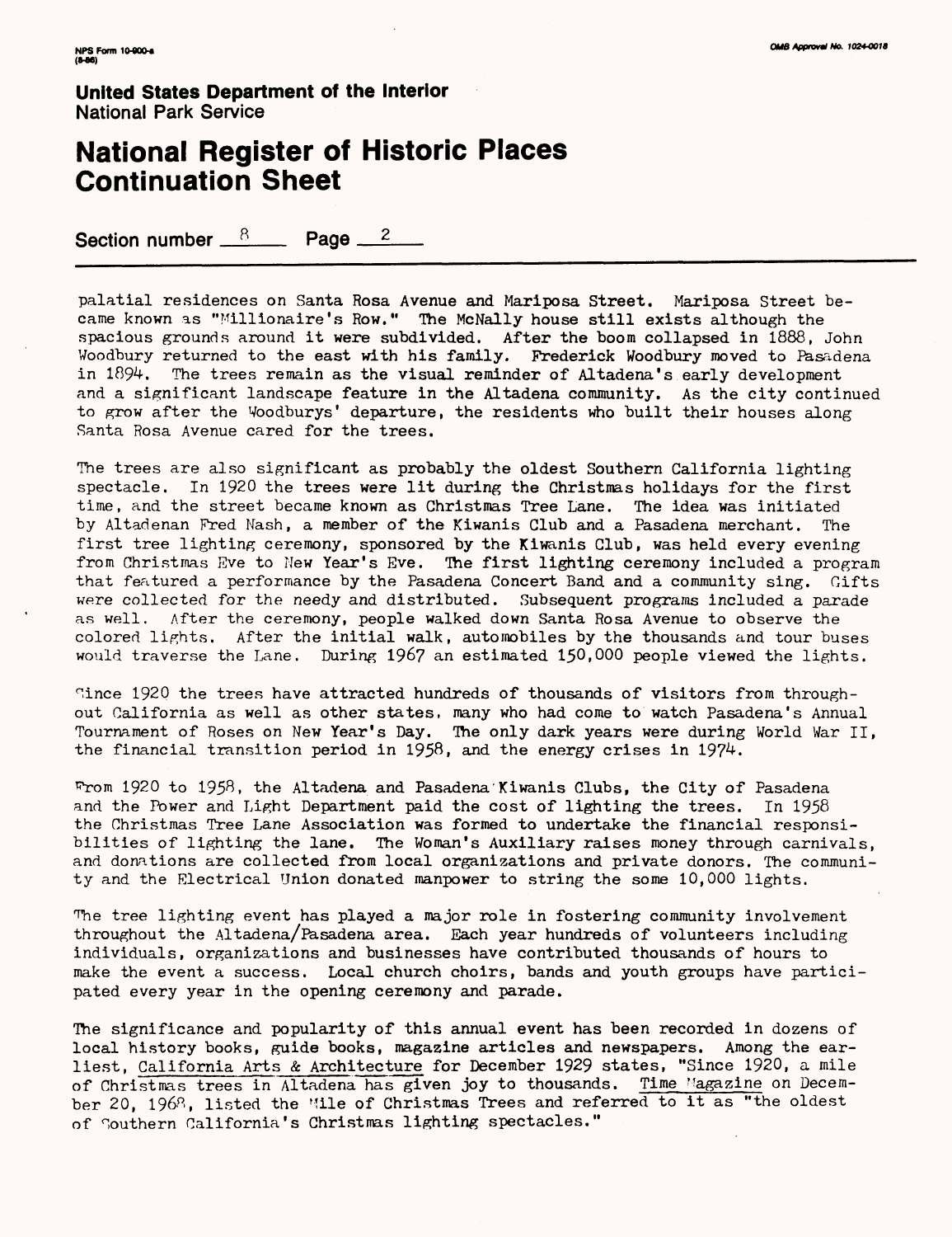## **National Register of Historic Places Continuation Sheet**

Section number 8 Page 3

Whereas the ceremony has continued to today, the property does not derive any exceptional significance from this.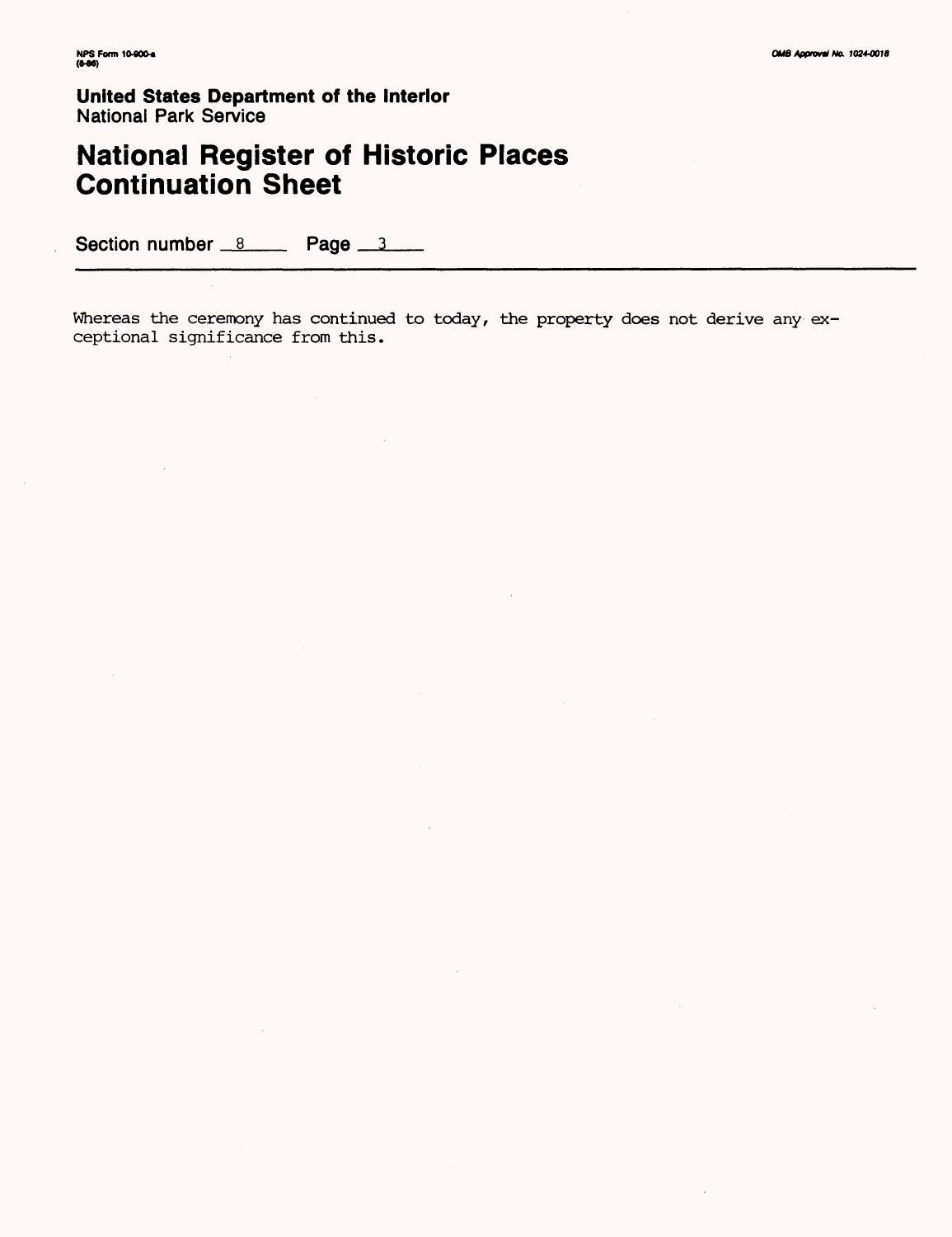### **National Register of Historic Places Continuation Sheet**

Section number  $\frac{\text{Page} - 1}{\text{Photorraphy}}$ 

Moto Log

For all photos the following information is the same:

1) Property name: Christmas Tree Lane

2) Altadena, California

3) Photographer: Tim Gregory

4) Pate of photograph: November, 1988

5) Negative Location: Altadena Heritage, P.O. Box 218, Altadena, CA 91001

Sixteen Photos. Following are Views, Numbered.

1. Santa. Rosa Ave., intersection Altadena Dr., facing South.

2. Santa Rosa. Ave., intersection Mariposa St., facing South.

3. Santa Rosa Ave., between Mariposa St. and Mendocino St., facing North.

4. Santa. Rosa Ave., between Mendocino St. and Calaveras St., facing North.

5. Santa Rosa Ave. , between Calaveras St. and Alameda St. , facing South.

6. Santa Rosa Ave. , between Alameda St. and Sacramento St. , facing North.

7. Santa Rosa Ave., between Sacramento St. and Woodbury Rd. , facing South.

8. Placque, northeast corner, Santa Rosa Ave. and Woodbury Rd.

9. Obelisk, northeast corner, Santa Rosa Ave. and Woodbury Rd.

10. Stone gutter and culvert, Santa Rosa Ave. and Deodara Dr. , Southeast corner.

11. Deodar tree, on island, intersection of Santa Rosa Ave. and Barry Place.

12. Deodar tree, Santa Rosa Ave., east sida, beside 595 E, Calaveras St.

13. Stone gutters, Santa Rosa Ave. and Calaveras St., southeast corner, facing South.

 $14.$  Deodar tree, Santa Rosa Ave. and Alameda St., Southwest corner. 15. Deodar tree, Santa Rosa Ave., west side, opposite 217? Santa Rosa Ave.

16. Stone gutters and cantilevered driveways, Santa Rosa Ave., west side, in front of 2105 Santa Rosa Ave.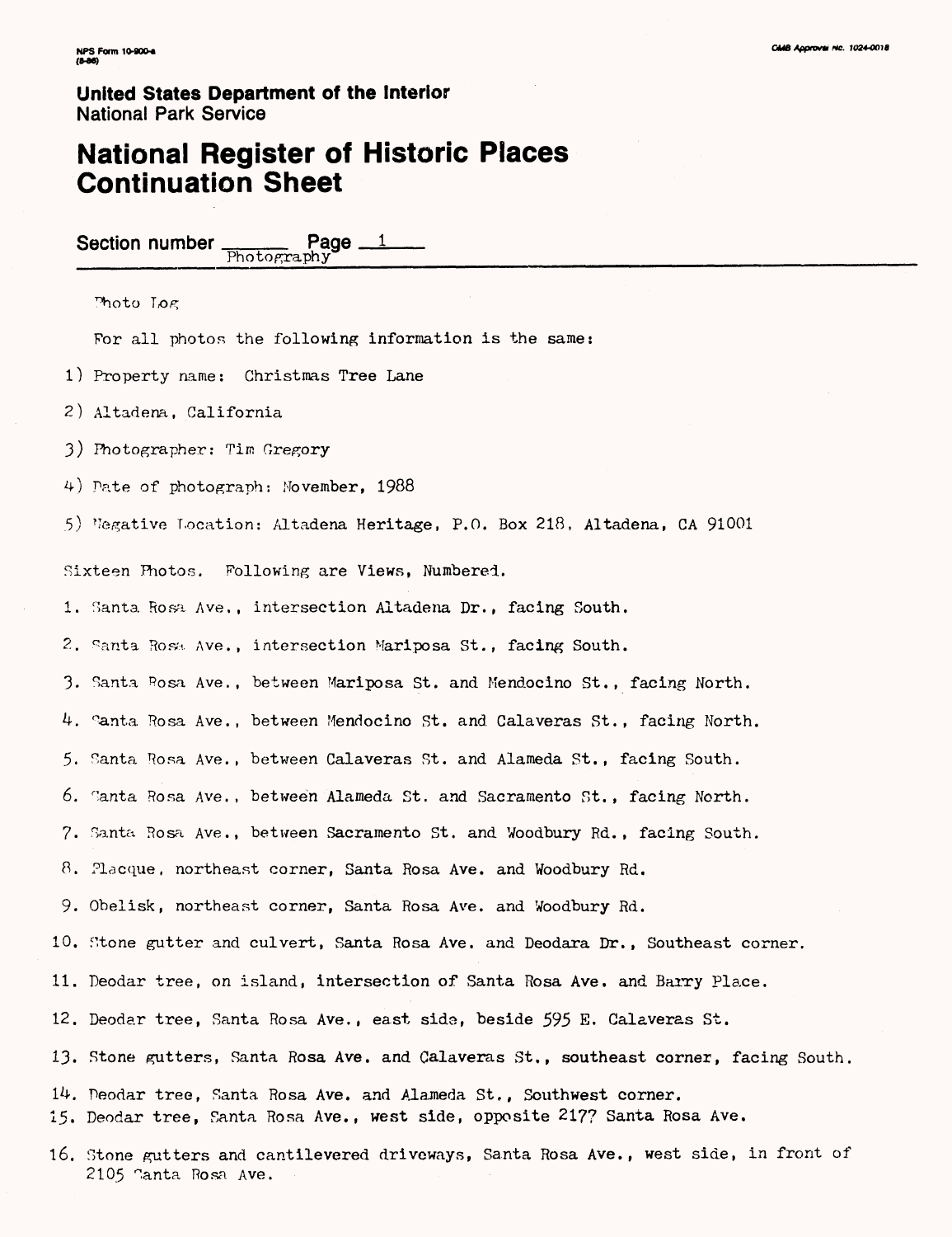

2014년 1210년 원<br>기

R.

 $\widehat{(\mathbf{a})}$  $\bm{\times}$  $3<sup>7</sup>$